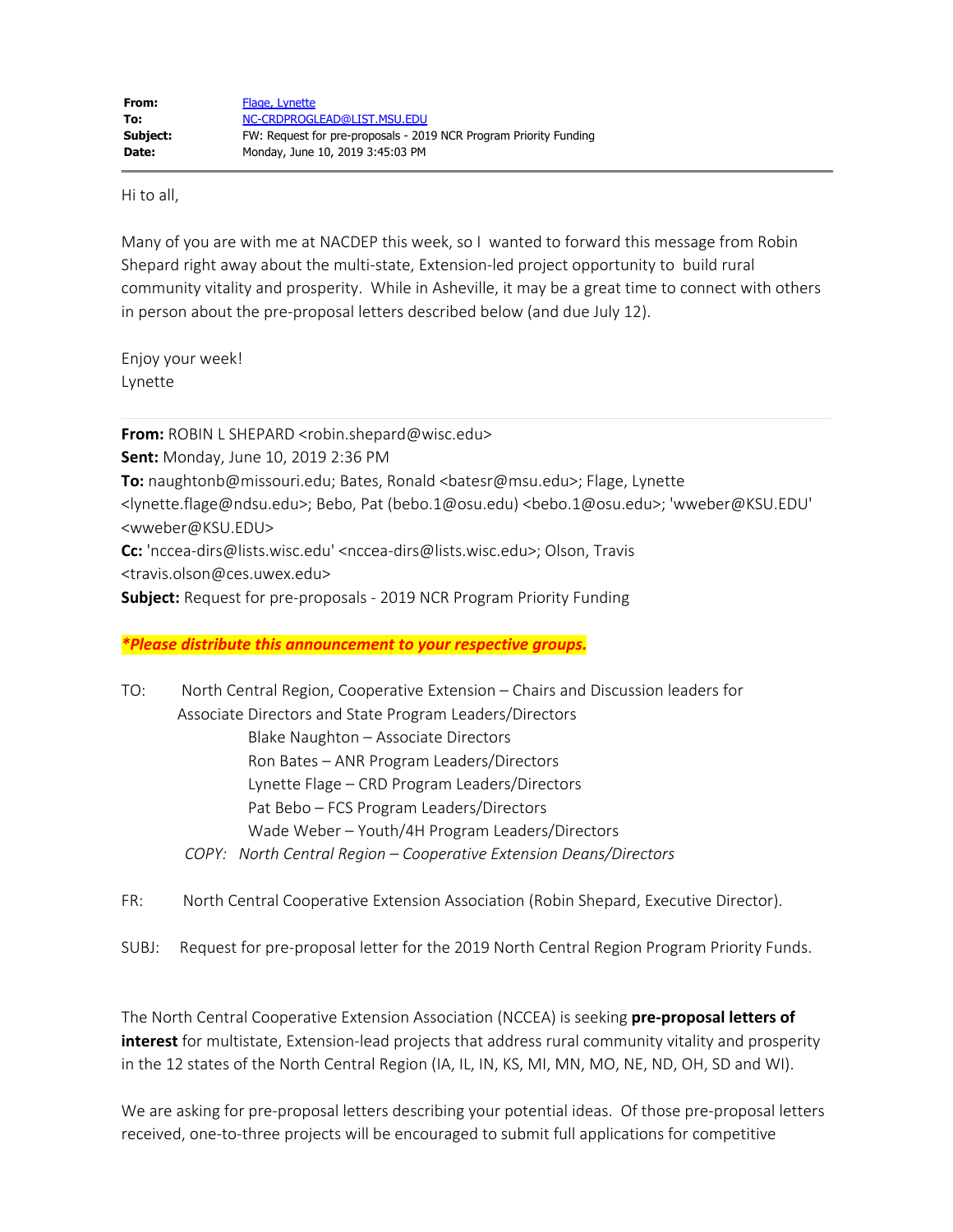funding. Ultimately, one grant will be awarded for up to \$100,000 total for a three (3) year period. Annual expenditure shall not exceed \$40,000 in any one year, and not to exceed \$100,000 over the three (3) years.

### **Priorities for funding, include:**

- · Programming that addresses trends in the agricultural economy contributing to stress in rural communities (e.g., elements of a proposal are expected to be broadly based and may including economic, political, environmental, societal, and individual health and family fiscal well-being).
- · Programming that addresses rural economic challenges (i.e., workforce development, economic diversification, community development, rural and urban interdependence, etc.).

**Letters of pre-proposals are due Friday, July 12, 2019 (Close of Business Day)** to Robin Shepard [\[robin.shepard@wisc.edu](mailto:robin.shepard@wisc.edu)] with subject line: **NCR Program Priority Funding**. The pre-proposal letter of interest should address the following in approximately 1,500 words (or less).

- A. Project Title
- B. Amount Requested
- C. Contact Person(s)
- D. What states will be involved in the project, and briefly describe who/how a project team will guide these efforts?
- E. What is the significance of the issue/problem/challenge to states in the North Central Region?
- F. How will the project integrate campus-based expertise with that of local Extension agents/educators?
- G. How will the project directly result in community-based Extension programming what are your expectations for local Extension programming?

Again, this is a specific request for pre-proposal letters of interest – **which are due July 12 (COB).**

If you have questions, please contact: [robin.shepard@wisc.edu](mailto:robin.shepard@wisc.edu) [608.890.2688].

### **Additional Background (June 10, 2019)**

# **North Central Region – Program Priority Funds**

The North Central Cooperative Extension Association (NCCEA) is seeking letters of pre-proposals aimed at increasing our multistate capacity and delivery of Extension programs within the 12-state region. This grant program is intended to stimulate leadership and innovation in addressing emerging issues across the North Central Region.

A. Letters of pre-proposal must address priorities identified by the North Central Region's Cooperative Extension Deans/Directors.

Priority topics include:

• Programming that addresses trends in the agricultural economy contributing to stress in rural communities (e.g., elements of a proposal are expected to be broadly based and may including economic, political, environmental, societal, and individual health and family fiscal well-being).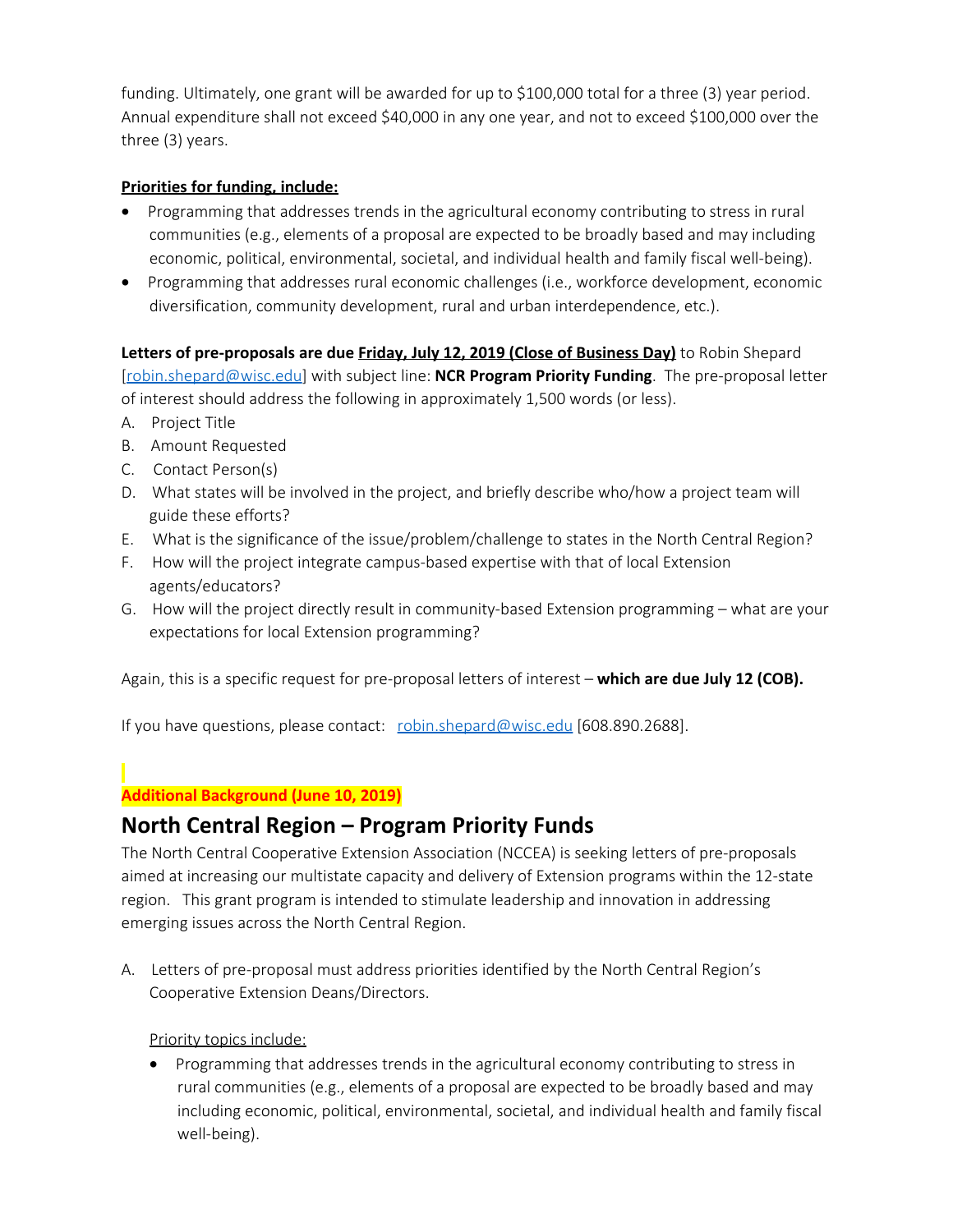• Programming that addresses rural economic challenges (i.e., workforce development, economic diversification, community development, rural and urban interdependence, etc.).

### Approaches should highlight:

- An integrated response by Extension and research.
- · Multidisciplinary and cross-program area responses.
- The unique role and local presence of Cooperative Extension.
- Expanded partnerships with public and private sectors entities.
- B. Considerations Required Elements:
	- $\triangleright$  Multistate project teams consisting of integrated groups of Extension faculty, staff and local educators.
	- $\triangleright$  Multidisciplinary approaches and teams.
	- $\triangleright$  Region-wide impacts and collaboration by multiple states (at least three or more institutions with clear roles) within the North Central Region.
	- $\triangleright$  Program models that can be deployed locally, within three years.
	- $\triangleright$  Project approaches must be transferrable (ability to be scaled up) to other states and/or areas within the North Central Region.
	- $\triangleright$  Efforts should complement current approaches and programming.
	- $\triangleright$  All products and deliverables by the project must be applicable and accessible to all North Central States. *(Some form of fee generation associated with materials, publications, curriculum, etc. may be considered to support the project longer-term. However, general use restrictions, licensing, subscriptions or user fees for implementing programs created by the project within the North Central Region are not allowed.)*
- C. Additional Considerations Strongly Encouraged Elements:
	- $\triangleright$  Cross-program area endorsement, support and contributions.
	- $\triangleright$  Letters of support from one or more members of the regional leadership groups (CES State Program Leaders/Directors).

## Evaluating Pre-proposals and Full Proposals:

Pre-Proposal letters will be reviewed by the NCR's Cooperative Extension Directors. It is anticipated that one-to-three pre-proposals will be asked to submit full proposals for consideration of funding by mid-August. Full proposals will be reviewed by a Proposal Review Subcommittee (PRS) that is appointed by the NCCEA Executive Committee. This Review Subcommittee will (at a minimum) include: 3 Deans/Directors and 2 Program Directors. Topic/content expertise (1-3 additional members) may be invited as ad hoc members. The PRS will provide a recommendation to NCCEA's voting members (Extension Deans/Directors) for final determination of all awards.

## Proposals will be judged on:

- Innovative approaches.
- · Evidence of direct collaborative relationships across North Central states.
- The appropriateness of objectives.
- Feasibility in attaining objectives.